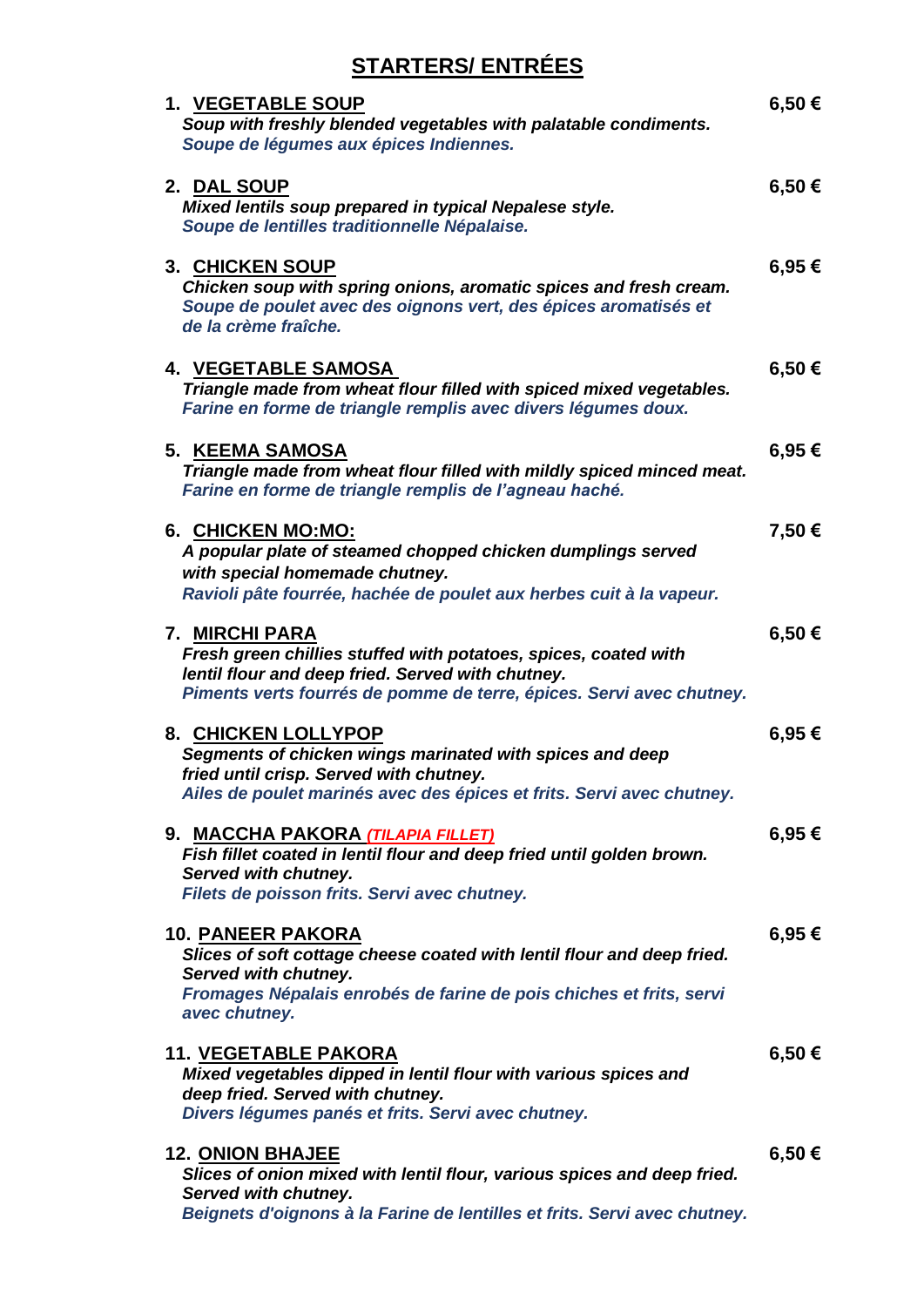| <b>13. JHINGA FRIED</b><br>Prawns dipped in mouthwatering spices, lentil flour and deep fried<br>Served with chutney.<br>Scampis recouverts de la farine et des épices, frits au beurre. Servi avec<br>chutney.                                                                         | 10,95€ |
|-----------------------------------------------------------------------------------------------------------------------------------------------------------------------------------------------------------------------------------------------------------------------------------------|--------|
| <b>14. MURGH FRIED</b><br>Boneless chicken slices coated with a batter of spices, lentil flour<br>and deep fried. Served with chutney.<br>Morceaux de poulets frits mélangés avec des épices et de la farine.                                                                           | 6,95€  |
| <b>15. SEEK KABAB</b><br>Minced lamb flavored with various spices and broiled in Tandoori.<br>Served with chutney.<br>Agneau haché avec des épices rôti dans le four Tandoori. Servi avec chutney.                                                                                      | 7,95 € |
| <u>16. MIXED STARTER</u><br>Various starters assembled - vegetable samosa, vegetable pakora, onion<br>bhajee, fried prawn, fried chicken and seek kabab.<br>Assortiment d'entrées : Samosa végétarien, Pakora végétale, bhajee<br>d'oignons, scampis frit, poulet frit et agneau kabab. | 15,95€ |
| <u>17. DAHI KA RAITA</u><br>Fresh yogurt with cucumber, carrot, onion and tomato.<br>Yogourt frais avec concombre, carotte, oignon et tomate.                                                                                                                                           | 4,50€  |
| <b>18. HARA PATTA</b><br>Fresh garden salad seasoned with special homemade sauce.<br>Salade assaisonnée avec une sauce spéciale maison.                                                                                                                                                 | 6,50€  |
| <b>19. FRENCH FRIES</b><br>Deep fried potatoes, soft and crispy. Served with ketchup/mayonnaise<br>sauce and salad.<br>Pommes de terre frites, douces et croustillantes, servies avec du<br>ketchup, mayonnaise et salade.                                                              | 5,95€  |
| <b>20. PAPADUM</b><br>A thin, crisp, disc-shaped cracker made of lentil flour.                                                                                                                                                                                                          | 1,00 € |

*Un craquelin mince, croquant, en forme de disque fait de farine de lentille.*







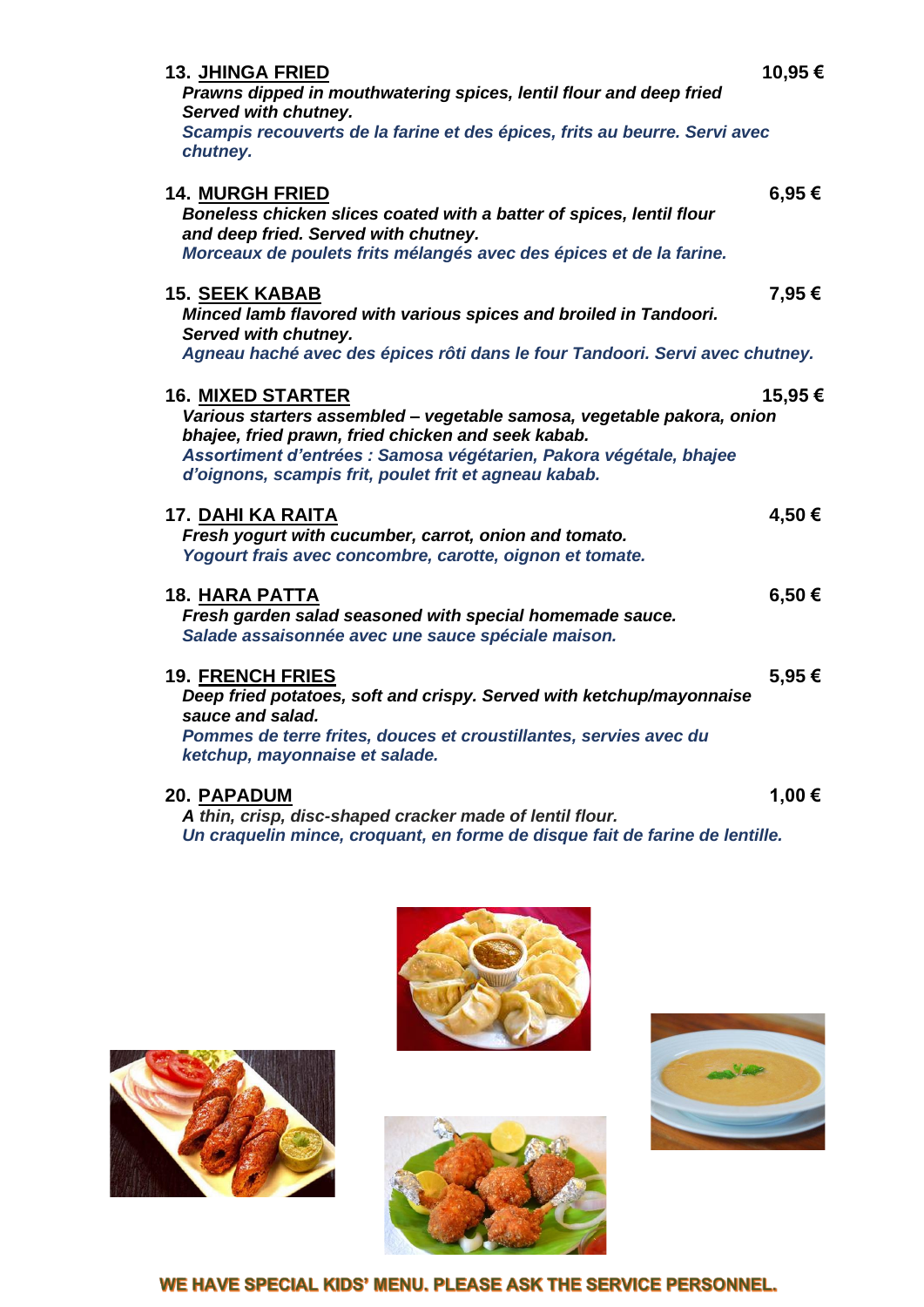#### **VEGETABLE DISHES/ PLATS VEGETAUX** *(ALL OUR MAIN DISH ARE SERVED WITH BASMATI RICE/TOUT NOTRE PLAT PRINCIPAL EST SERVI AVEC DU RIZ BASMATI)*

| 21. VEGETABLE SHAHI KORMA<br>Fresh vegetables prepared with ginger, garlic and fresh tomatoes                                                                                                                            | 15,50 € |
|--------------------------------------------------------------------------------------------------------------------------------------------------------------------------------------------------------------------------|---------|
| in curry sauce.<br>Légumes frais préparés avec du gingembre, ail et tomate dans<br>une sauce au curry.                                                                                                                   |         |
| <b>22. INDIAN MIX VEGETABLE CURRY</b><br>Varieties of fresh Indian vegetables cooked in spiced curry sauce.<br>Variété de légumes indiens frais cuits dans une sauce au curry.                                           | 15,95 € |
| 23. DAL TADKA<br>Mixed lentils, fried with cumin seeds, onion, ginger, garlic and tomatoes.<br>Mélange de lentilles frit avec grain de cumin, oignon, gingembre, ail et tomate.                                          | 15,50€  |
| <b>24. DAL MAKHANI</b><br>Brown lentils cooked in thick and mild creamy butter sauce.<br>Mélange des lentilles cuite dans une sauce épaisse et crémeuse.                                                                 | 15,95€  |
| <b>25. BOMBAY ALOO</b><br>Cubical pieces of potatoes stir fried with Indian spices.<br>Pomme de terre cuites avec des épices indiennes.                                                                                  | 15,50€  |
| <b>26. ALOO SAAG</b><br>Potato dices simmered in delicious spinach sauce.<br>Pommes de terre mijotée dans une délicieuse sauce aux épinards.                                                                             | 15,50 € |
| <u>27. ALOO GOBI</u><br>Cauliflower and potatoes cooked with Indian spices.<br>Pommes de terre et choux fleurs cuits dans une sauce épicée.                                                                              | 15,50€  |
| 28. ALOO BAIGAN<br>Potatoes and aubergines cooked with tomatoes, onion<br>and Indian spices.<br>Pomme de terre et des aubergines cuites avec des tomates,                                                                | 15,50€  |
| oignions et des épices.                                                                                                                                                                                                  |         |
| 29. ALOO CHANA<br>Potatoes and chickpeas cooked with Indian spices.<br>Un plat de pommes de terre et des pois chiches aux épices indiennes.                                                                              | 15,50 € |
| <u>30. CHANA MASALA</u><br>Chickpeas cooked with onions, tomatoes and Indian spices.<br>Pois chiches cuit avec des oignons et des épices indiennes.                                                                      | 15,95 € |
| 31. CHANA SAAG<br>Chickpeas and fresh spinach cooked with onion, ginger, garlic and<br>some rich Indian spices.<br>Pois chiches et d'épinards frais cuits avec l'oignon, le gingembre,<br>l'ail et les épices indiennes. | 15,50€  |
|                                                                                                                                                                                                                          |         |
| <b>32. PALAK PANEER</b><br>Cottage cheese cooked in special spinach sauce.                                                                                                                                               | 16,95 € |

*Fromage frais dans une sauce spéciale aux épinards.*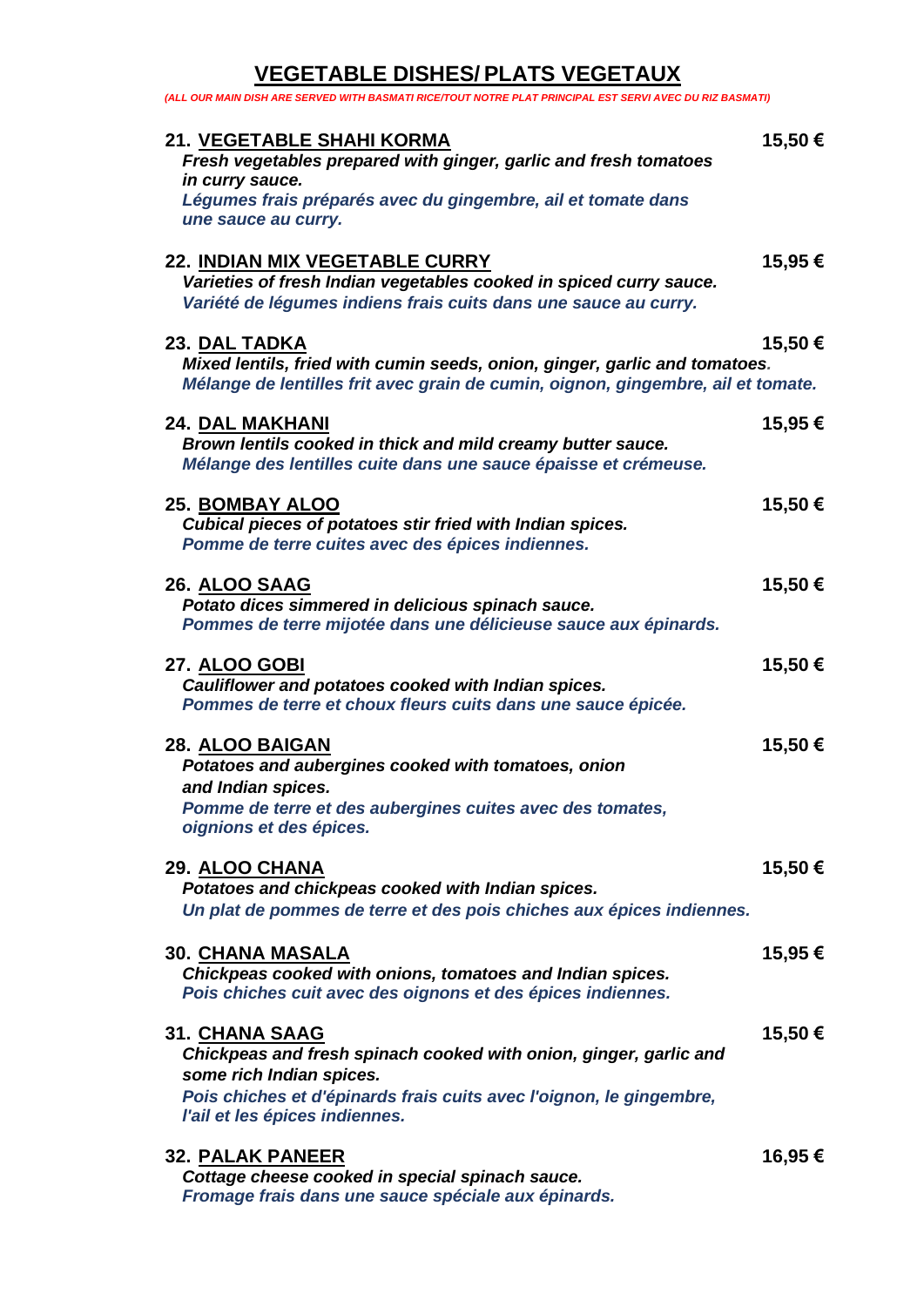| <b>33. PANEER CHILLI</b>                                                              | 16,95€  |
|---------------------------------------------------------------------------------------|---------|
| Cottage cheese marinated with spices and cooked with green chillies,                  |         |
| onion, capsicum and ginger.                                                           |         |
| Fromage mariné aux épices et cuit avec le piment vert, l'oignon,                      |         |
| le poivron et le gingembre.                                                           |         |
| 34. PANEER TIKKA MASALA                                                               | 17,95 € |
| Pieces of cottage cheese cooked in an exotic sauce with fresh                         |         |
| tomatoes, onion and capsicum.                                                         |         |
| Morceaux de fromages cuits dans une sauce exotique de tomates,                        |         |
| oignons et des poivrons.                                                              |         |
| <b>35. PANEER KARAHI</b>                                                              | 16,95 € |
| Cottage cheese cooked with slices of onion, capsicum and tomatoes                     |         |
| in a delicious spinach sauce.                                                         |         |
| Fromage cuit dans une sauce d'épinard.                                                |         |
|                                                                                       |         |
| <b>36. PANEER BHURJI</b>                                                              | 16,95 € |
| Grated cottage cheese cooked with fresh onion, tomatoes and                           |         |
| Indian spices.                                                                        |         |
| Fromage râpé cuit avec d'oignons, tomates et des épices indiennes.                    |         |
| 37. PANEER MATAR                                                                      | 16,50€  |
| Cottage cheese with green peas in tomato sauce, spiced                                |         |
| with garam masala.                                                                    |         |
| Fromage et des pois verts cuits dans une sauce aux tomates                            |         |
| avec des épices indiennes.                                                            |         |
|                                                                                       |         |
| 38. <u>BHINDI MASALA</u>                                                              | 15,95 € |
| Stir fried Okra with onion, garlic, ginger and Indian spices.                         |         |
| Sauté d'Okra (légume indien) à l'oignon, l'ail, gingembre et<br>aux épices indiennes. |         |
|                                                                                       |         |
| <b>39. BAIGAN BHURTA</b>                                                              | 15,95 € |
| Fresh grilled eggplants chopped and cooked with onion, ginger,                        |         |
| garlic, and tomatoes.                                                                 |         |
| Aubergine grillé, haché et cuit avec d'oignon, gingembre, ail et tomate.              |         |
|                                                                                       |         |

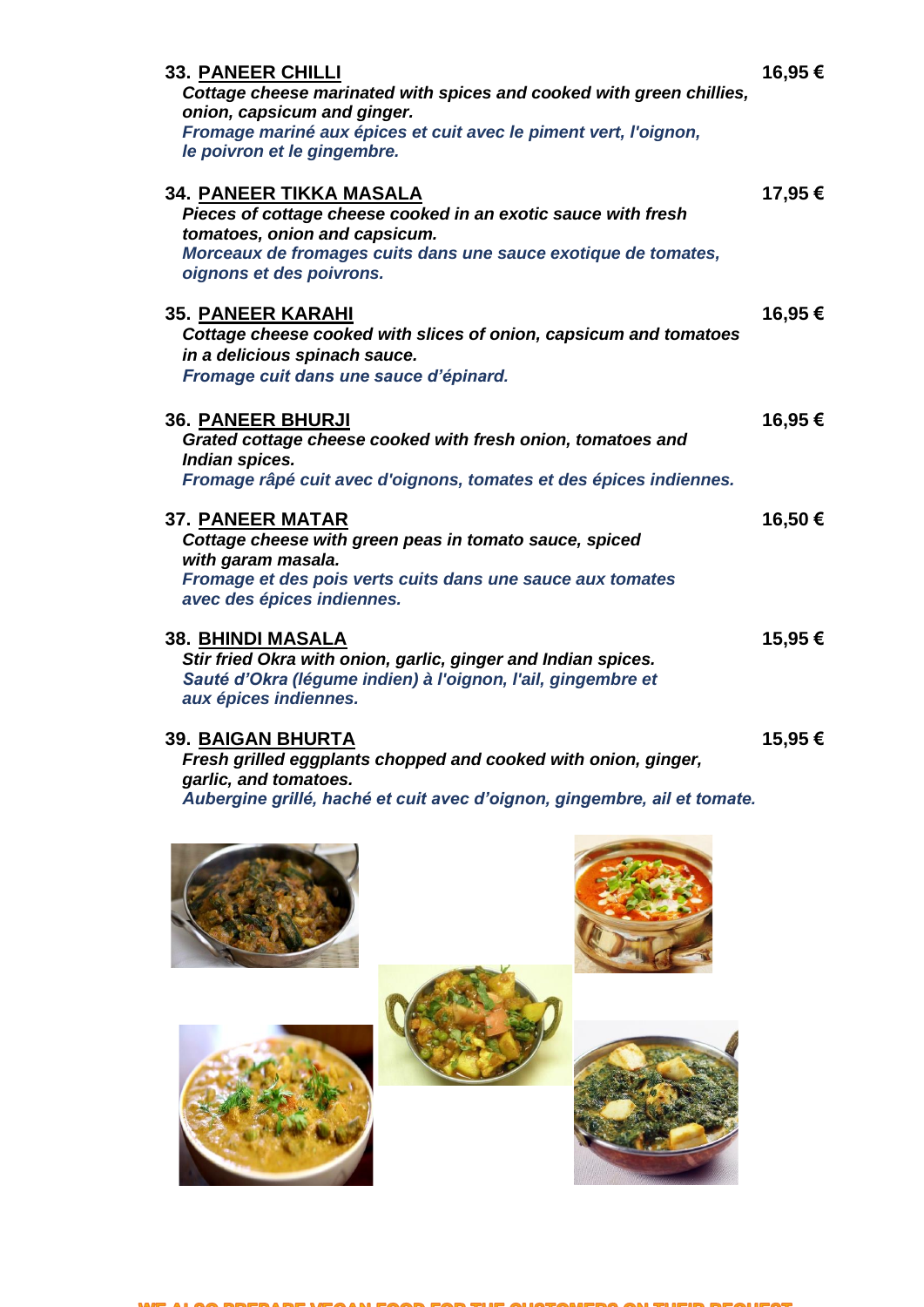## **CHICKEN DISHES/PLATS DE POULET**

*(ALL OUR MAIN DISH ARE SERVED WITH BASMATI RICE/TOUT NOTRE PLAT PRINCIPAL EST SERVI AVEC DU RIZ BASMATI)*

| <b>40. CHICKEN TIKKA MASALA</b><br>Pieces of grilled boneless chicken cooked in an exotic sauce<br>with fresh tomatoes, onion and capsicum.<br>Morceaux de poulet grillés dans une sauce exotique aux<br>tomates frais, oignons et poivrons.            | 18,95 € |
|---------------------------------------------------------------------------------------------------------------------------------------------------------------------------------------------------------------------------------------------------------|---------|
| <b>41. MURGH HANDI</b><br>Boneless chicken pieces prepared in a special sauce with<br>green chillies, tomatoes, ginger and garlic.<br>Morceaux de poulet prépares dans une sauce spéciale aux<br>piments verts, tomates, gingembre et ails.             | 17,50 € |
| <b>42. BUTTER CHICKEN</b><br>Marinated tender pieces of chicken prepared in an exotic sauce with butter,<br>tomatoes, ginger and fresh cream.<br>Morceaux de poulet marinés et servis dans une sauce au beurre, tomates,<br>gingembres et ails.         | 17.95 € |
| <b>43. MURGH MAKHANI</b><br>Boneless tandoori chicken prepared in an exotic sauce with<br>butter, tomato sauce and fresh cream.<br>Poulet tandoori servis dans une sauce au beurre, tomates,<br>gingembres et ails.                                     | 17,95 € |
| <b>44. CHICKEN CURRY</b><br>Boneless chicken pieces cooked in a special curry sauce<br>with fresh cream.<br>Morceaux de poulet cuit dans une sauce épicée de curry<br>avec de la crème fraîche.                                                         | 17,50 € |
| <b>45. CHICKEN BADAMI</b><br>Boneless chicken pieces cooked in a special sauce with cashew<br>nuts, raisins and fresh cream.<br>Morceaux de filet de poulet cuit dans une sauce à la crème<br>fraîche à la base de noix de cajou avec des raisins secs. | 17,50 € |
| <b>46. CHICKEN SAAG</b><br>Boneless chicken simmered in delicious spinach sauce.<br>Filet de poulet et des épices indiennes cuits dans une délicieuse<br>sauce aux épinards.                                                                            | 17,50€  |
| <b>47. CHICKEN KARAHI</b><br>Boneless chicken pieces cooked with onion, capsicum and<br>tomatoes in delicious spinach sauce.<br>Morceaux de poulet cuits dans une sauce exotique avec<br>des poivrons, oignons, tomates et épinards frais.              | 17,95 € |
| <b>48. CHICKEN MANGO CURRY</b><br>Boneless chicken cooked in creamy mango sauce.<br>Morceaux de poulet cuits dans une sauce à la mangue.                                                                                                                | 17,95 € |
| 49. CHICKEN VINDALOO (hot or very hot)<br>Boneless chicken prepared in hot and sour mint sauce.<br>Morceaux de poulet préparés dans une sauce épicée.                                                                                                   | 17,95 € |
| 50. CHICKEN MADRAS (hot or very hot)<br>Boneless chicken pieces cooked with garlic, ginger and yoghurt<br>in an exotic curry sauce.<br>Morceaux de poulet cuits avec du l'ail, gingembre, yaourt dans<br>une sauce au curry exotique.                   | 17,50 € |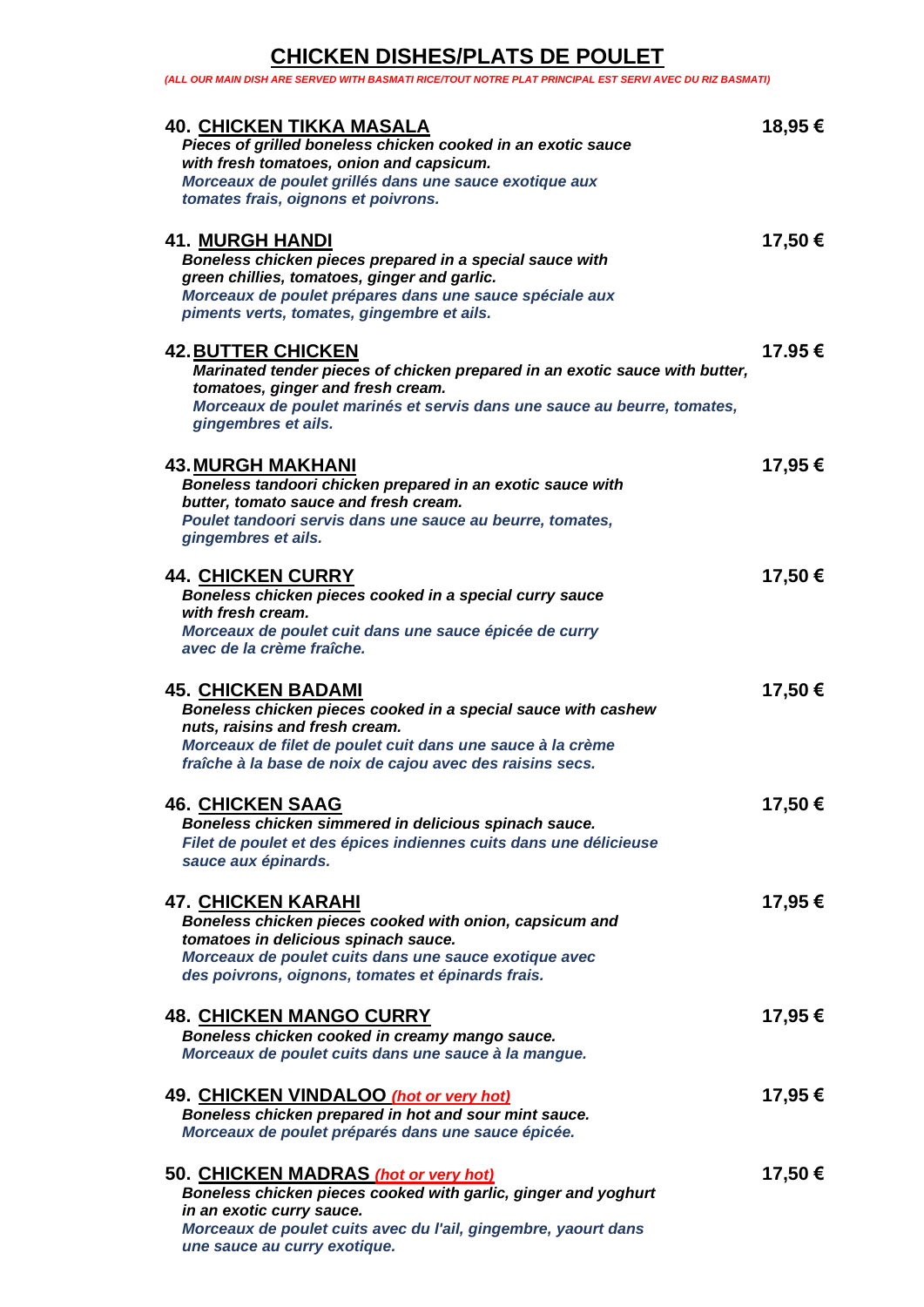### **LAMB DISHES/PLATS D'AGNEAU**

*(ALL OUR MAIN DISH ARE SERVED WITH BASMATI RICE/TOUT NOTRE PLAT PRINCIPAL EST SERVI AVEC DU RIZ BASMATI)*

| <b>51. LAMB SHAHI KORMA</b><br>Tender pieces of lamb prepared in a mild creamy sauce of cashew<br>nuts with dry fruits.                                                                                                                                                      | 17,95 € |
|------------------------------------------------------------------------------------------------------------------------------------------------------------------------------------------------------------------------------------------------------------------------------|---------|
| Morceaux d'agneau prépares dans une sauce à la crème<br>de noix de cajou.                                                                                                                                                                                                    |         |
| 52. GOSHT SAGWALA<br>Tender pieces of lamb cooked in a delicious spinach sauce with<br>garlic, ginger and tomatoes.<br>Morceaux d'agneau doux, cuits avec de l'ail, du gingembre et<br>de tomate dans une sauce aux épinards.                                                | 17,50€  |
| <b>53. KEEMA MATAR CURRY</b><br>Minced meat and green peas cooked in an aromatic curry sauce.<br>Un plat d'agneau haché et de pois verts cuits dans un curry<br>aromatique épices.                                                                                           | 17,95€  |
| <b>54. LAMB CURRY</b><br>Lamb pieces cooked with a variety of Indian spices in a<br>rich curry sauce.<br>Morceaux d'agneau cuit dans une sauce épicée de curry<br>avec crème fraiche.                                                                                        | 17,50€  |
| 55. LAMB MADRAS (hot or very hot)<br>Tender pieces of lamb cooked with garlic, ginger and yoghurt<br>in an exotic curry sauce.<br>Morceaux d'agneau cuits avec du l'ail, gingembre, yaourt dans<br>une sauce au curry exotique.                                              | 17,95€  |
| <b>56. LAMB BHUNA</b><br>Pieces of lamb cooked in a traditional Nepalese style with chopped<br>onions, capsicum, ginger and garlic.<br>Morceaux d'agneau préparés façon traditionnel népalaise, cuit<br>avec d'oignons haché, poivron, gingembre frais, l'ail et tomates.    | 17,95 € |
| 57. LAMB KARAHI (hot or very hot)<br>Tender lamb pieces prepared with onions and capsicum<br>in a delicious spinach sauce.<br>Morceaux d'agneau préparés avec des tranches d'oignon,<br>poivron dans sauce aux épinards.                                                     | 17,95 € |
| 58. LAMB ROGAN JOSH<br>Lamb pieces cooked with fried onions or shallots, yoghurt, garlic,<br>ginger and aromatic spices in a gravy base.<br>Morceaux d'agneau cuits avec des oignons frits ou des échalotes,<br>du yaourt, de l'ail, du gingembre et des épices aromatiques. | 17,95€  |
| <b>59. LAMB TIKKA MASALA</b><br>Grilled pieces of lamb cooked in an exotic sauce with tomatoes,<br>onion and capsicum.<br>Morceaux d'agneau grilles dans une sauce exotique aux tomates<br>frais, oignons et poivrons.                                                       | 19,95€  |
| 60. LAMB VINDALOO (hot or very hot)<br>Tender pieces of lamb prepared with hot and sour mint sauce.<br>Morceaux d'agneau prépares dans une sauce épicée avec une<br>sauce de menthe.                                                                                         | 17,95 € |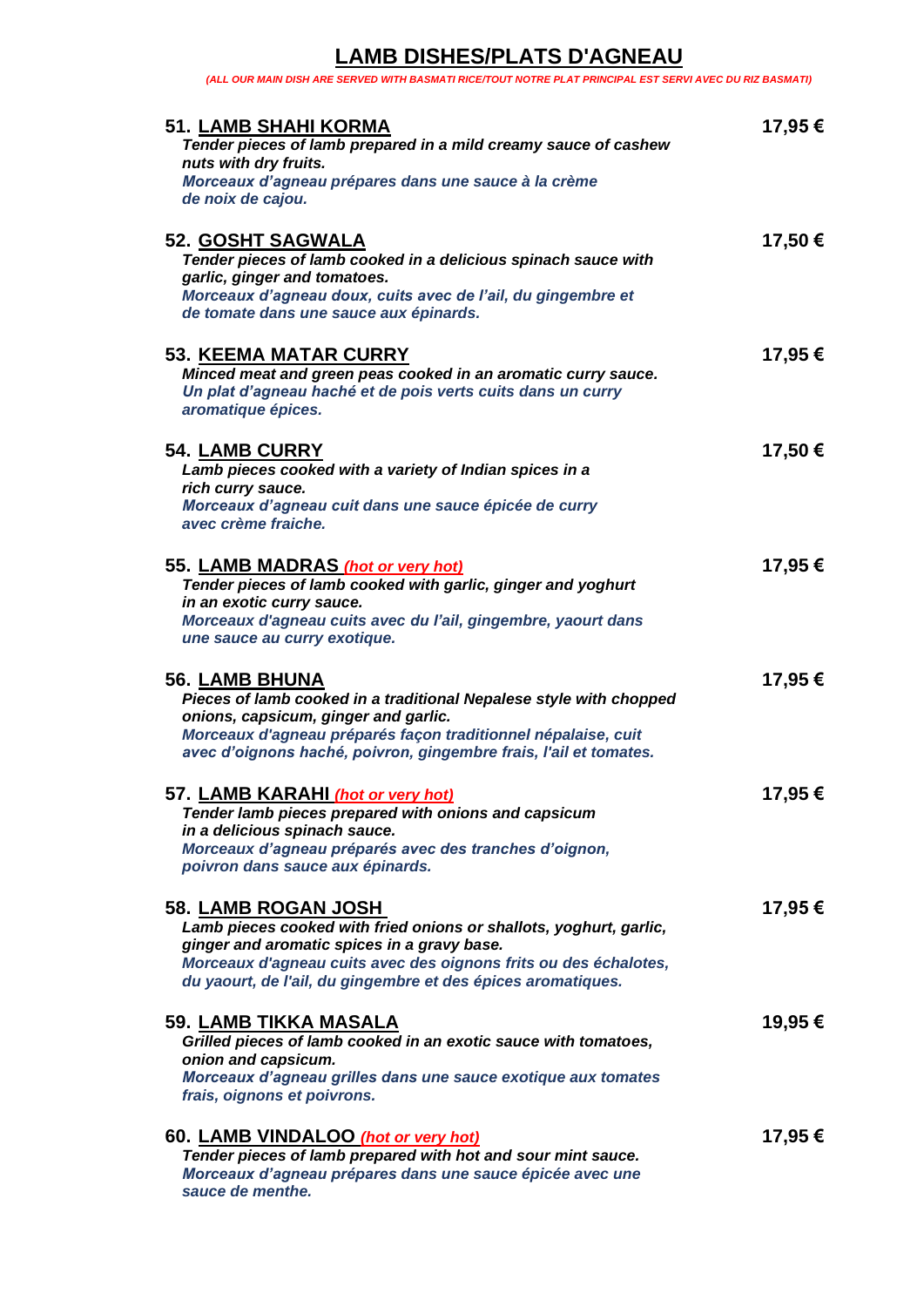#### **DUCK DISHES/PLATS DE CANARD**

*(ALL OUR MAIN DISH ARE SERVED WITH BASMATI RICE/TOUT NOTRE PLAT PRINCIPAL EST SERVI AVEC DU RIZ BASMATI)*

| <b>61. DUCK KARAHI</b><br>Slices of duck breast prepared with onions, capsicum, tomatoes,<br>ginger and fresh spinach.<br>Morceaux du filet de canard sautés aux oignions, poivrons, tomates,<br>gingembre et des épinards frais dans une sauce épicée.                                 | 18,95 € |
|-----------------------------------------------------------------------------------------------------------------------------------------------------------------------------------------------------------------------------------------------------------------------------------------|---------|
| <b>62. DUCK BHUNA</b><br>Tender pieces of duck prepared in a traditional Nepalese style<br>with chopped onions, capsicum, ginger and garlic.<br>Morceaux du filet de canard préparés en façon traditionnelle népalaise<br>aux oignons hachés, des poivrons, des gingembres et du l'ail. | 18,95 € |
| <b>63. LUMBINI DUCK</b><br>Tender pieces of duck breast prepared with fresh vegetables in<br>authentic Nepalese spices.<br>Morceaux du filet de canard prépare avec de légumes et des                                                                                                   | 19,50 € |



*épices népalaises.*







### **BEEF DISHES/PLATS DE BOEUF**

*(ALL OUR MAIN DISH ARE SERVED WITH BASMATI RICE/TOUT NOTRE PLAT PRINCIPAL EST SERVI AVEC DU RIZ BASMATI)*

| <b>64. BEEF CURRY</b><br>Diced beef prepared in a rich curry sauce with aromatic spices.<br>Morceaux de bœuf cuit dans une sauce épicée de curry<br>au crème fraîche.                                                                                               | 17,50 € |
|---------------------------------------------------------------------------------------------------------------------------------------------------------------------------------------------------------------------------------------------------------------------|---------|
| <b>65. BEEF KARAHI</b><br>Tender beef pieces prepared with onions, capsicum and fresh<br>spinach in a special spiced sauce.<br>Morceaux de bœuf prépares avec des tranches d'oignions, des poivrons, des<br>champignons et des épinards frais dans une sace épicée. | 17,95 € |
| 66. BEEF SAGWALA<br>Diced beef cooked in a delicious spinach sauce with garlic and ginger.<br>Morceaux de bœuf, cuits avec des épinards, de l'ail, du gingembre.                                                                                                    | 17,50 € |
| <b>67. BEEF SHAHI KORMA</b><br>Beef pieces prepared in mild creamy sauce of cashew nuts with dry fruits.<br>Morceaux de bœuf prépares dans une sauce à la crème de noix de cajou.                                                                                   | 17,95 € |
| 68. BEEF VINDALOO (hot or very hot)<br>Tender pieces of beef prepared in a hot and sour mint sauce.<br>Morceaux de bœuf prépares dans une sauce épicée et une sauce<br>à la menthe.                                                                                 | 17,95 € |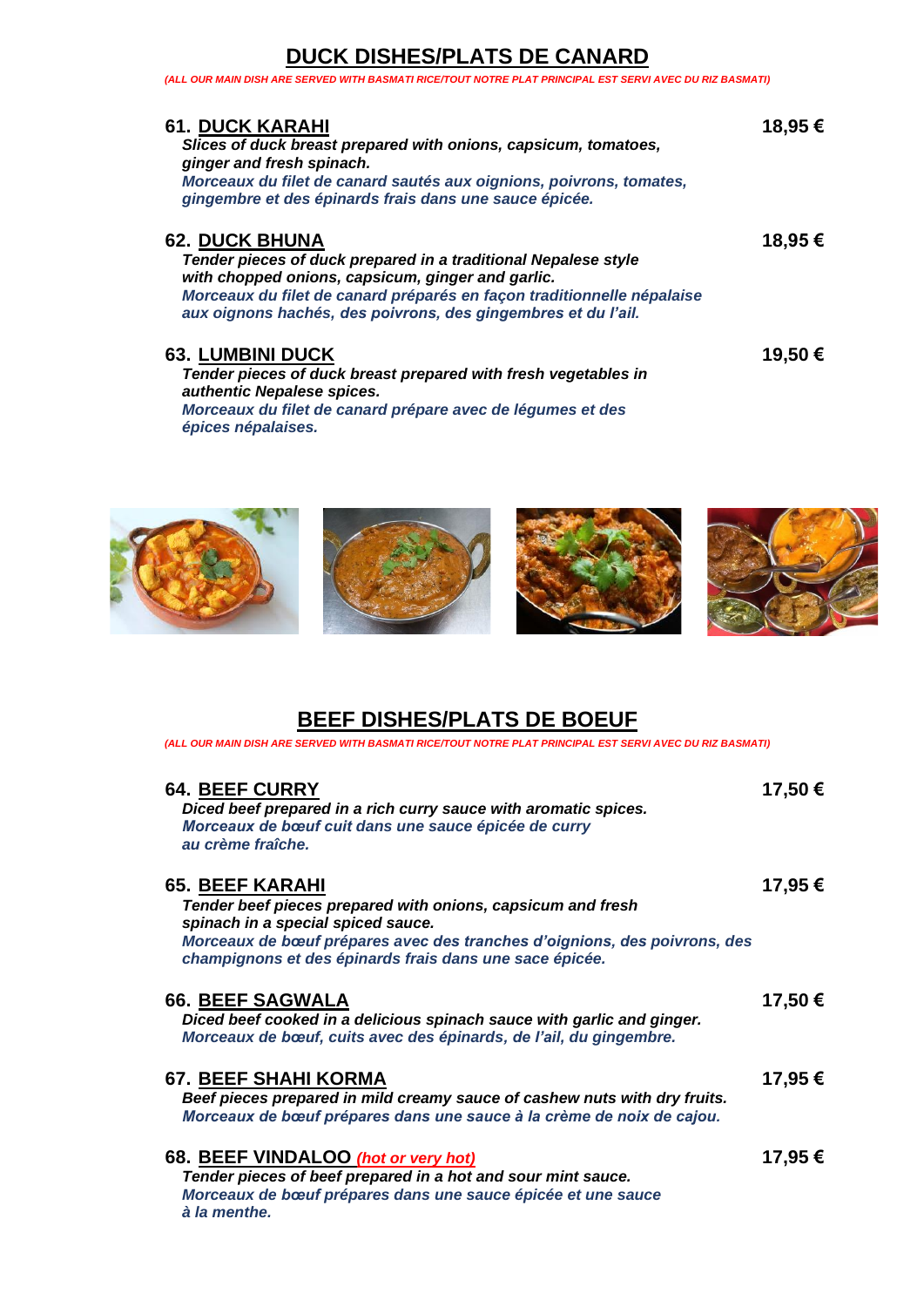#### **FISH DISHES/PLATS DE POISSONS**

*(ALL OUR MAIN DISH ARE SERVED WITH BASMATI RICE/TOUT NOTRE PLAT PRINCIPAL EST SERVI AVEC DU RIZ BASMATI)*

| <b>69. FISH CURRY</b><br>Tender pieces of fish prepared in a rich curry sauce with<br>aromatic spices.<br>Des morceaux tendres de poisson préparés dans une riche<br>sauce au curry avec des épices aromatiques.                                                | 19,95 € |
|-----------------------------------------------------------------------------------------------------------------------------------------------------------------------------------------------------------------------------------------------------------------|---------|
| <b>70. FISH TIKKA MASALA</b><br>Well marinated and grilled pieces of fish prepared in an exotic<br>sauce with capsicum, tomatoes and onions.<br>Morceaux de poisson marinés, grillés et puis cuits dans une sauce<br>exotique aux poivrons, tomates et oignons. | 21,95 € |
| 71. FISH VINDALOO (hot or very hot)<br>Pieces of marinated and grilled fish cooked in a hot and sour<br>sauce with mint.<br>Morceaux de poisson préparés dans une sauce épicée.                                                                                 | 19,95 € |
| <u>72. PRAWN TIKKA MASALA</u><br>Well marinated grilled prawns prepared in an exotic sauce<br>with capsicum, tomatoes and onions.<br>Scampis marinés, grillés et puis cuits dans une sauce exotique<br>aux poivrons, tomates et oignons.                        | 21,95€  |
| 73. PRAWN BHUNA<br>Prawns cooked in a rich spiced sauce with tomatoes, onions<br>and capsicum.<br>Scampis cuits dans une sauce épicée avec la tomate, l'oignon<br>et le piment.                                                                                 | 20,95€  |
| 74. PRAWN SHAHI KORMA<br>King prawns cooked in creamy sauce with cashew nuts and raisins.<br>Scampis cuits avec la noix de cajou, le raisin sec et la crème fraîche.                                                                                            | 20,95€  |
| 75. PRAWN VINDALOO (hot or very hot)<br>King prawns prepared in a hot and sour mint sauce.<br>Scampis préparés dans une sauce épicée et une sauce à la menthe.                                                                                                  | 20,95€  |
| <b>76. PRAWN KARAHI</b><br>King prawns cooked in an aromatic sauce with onions, capsicum,<br>tomatoes and fresh spinach.<br>Scampis préparés avec des tranches d'oignons, des poivrons et<br>des épinards frais dans une sauce épicée.                          | 20,95€  |

# ALL OUR FISH DISHES ARE PREPARED FROM TILAPIA **FILLET.**

TOUS NOS PLATS DE POISSONS SONT PRÉPARÉS DE **FILET DE TILAPIA.**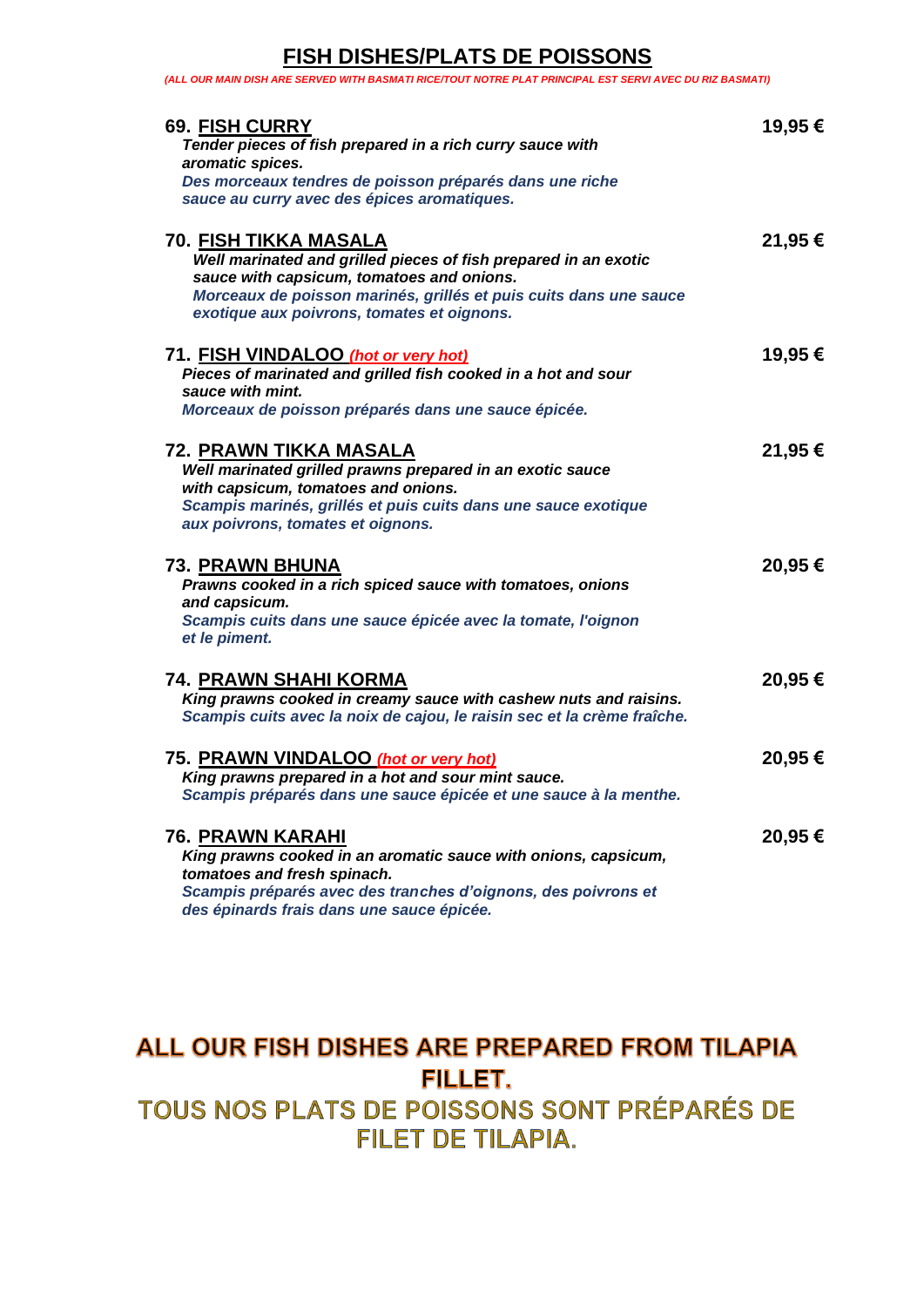## **TANDOORI GRILL**

| 77. CHICKEN TIKKA (boneless)                                          | 17,95 € |
|-----------------------------------------------------------------------|---------|
| Boneless chicken pieces marinated in fresh garlic, ginger,            |         |
| lemon juice, yoghurt with aromatic spices and grilled.                |         |
| Doux morceaux de poulet grillés, marinés au gingembre, à l'ail,       |         |
| au yaourt et des épices. Servi avec une sauce épicée.                 |         |
| 78. MURGH TANDOORI (on the bone)                                      | 17,50€  |
| Chicken leg marinated with fresh garlic, ginger, lemon juice,         |         |
| yoghurt, ground cashew nuts and grilled.                              |         |
| Cuisses d'poulet grillés, marinées avec de l'ail frais, du gingembre, |         |
| du jus de citron, du yaourt et des noix de cajou moulues.             |         |
| 79. MURGH HAJARI KABAB                                                | 18,50€  |
| Boneless chicken pieces marinated in ground cashew nuts,              |         |
| fresh cream, mustard oil, black salt and grilled.                     |         |
| Poulet sans os marinés à la noix de cajou moulus, de la crème         |         |
| fraîche, de l'huile de moutarde et du sel noir.                       |         |
| 80. MURGH BEGANI BAHAR                                                | 18,95 € |
| Boneless chicken pieces marinated in yoghurt, eggs, fresh mint        |         |
| sauce, ground cashew nuts and grilled.                                |         |
| Poulet sans os marinés à la noix de cajou moulus, du yaourt,          |         |
| des œufs, de la menthe fraiche.                                       |         |
| <b>81. LAMB CHOP</b>                                                  | 21,95€  |
| Lamb chop marinated with red aromatic spices and grilled              |         |
| In Tandoori oven.                                                     |         |
| Côtelette d'agneau marinée aux épices rouges,                         |         |
| grillées au four Tandoori.                                            |         |
| <b>82. BOTI KABAB</b>                                                 | 20,95€  |
| Tender pieces of lamb marinated in Indian spices and grilled.         |         |
| Morceaux d'agneau marinés épices et grillés.                          |         |
| 83. ANGARI PRAWN                                                      | 23,95 € |
| King prawns especially marinated in various spices, garlic,           |         |
| ginger, lemon juice and grilled. Served in a hot plate.               |         |
| Scampis spécialement marinés avec divers épices.                      |         |
| Servi sur la plaque chaude.                                           |         |
| <b>84. LUMBINI MIXED GRILL</b>                                        | 25,95 € |
| A collection of grilled chicken, lamb, scampi and fish.               |         |
| Served in a hot platter.                                              |         |

*Assortiment de grillade de poulet, d'agneau, de scampi, de poisson et de kabab. Servi sur la plaque chaude*





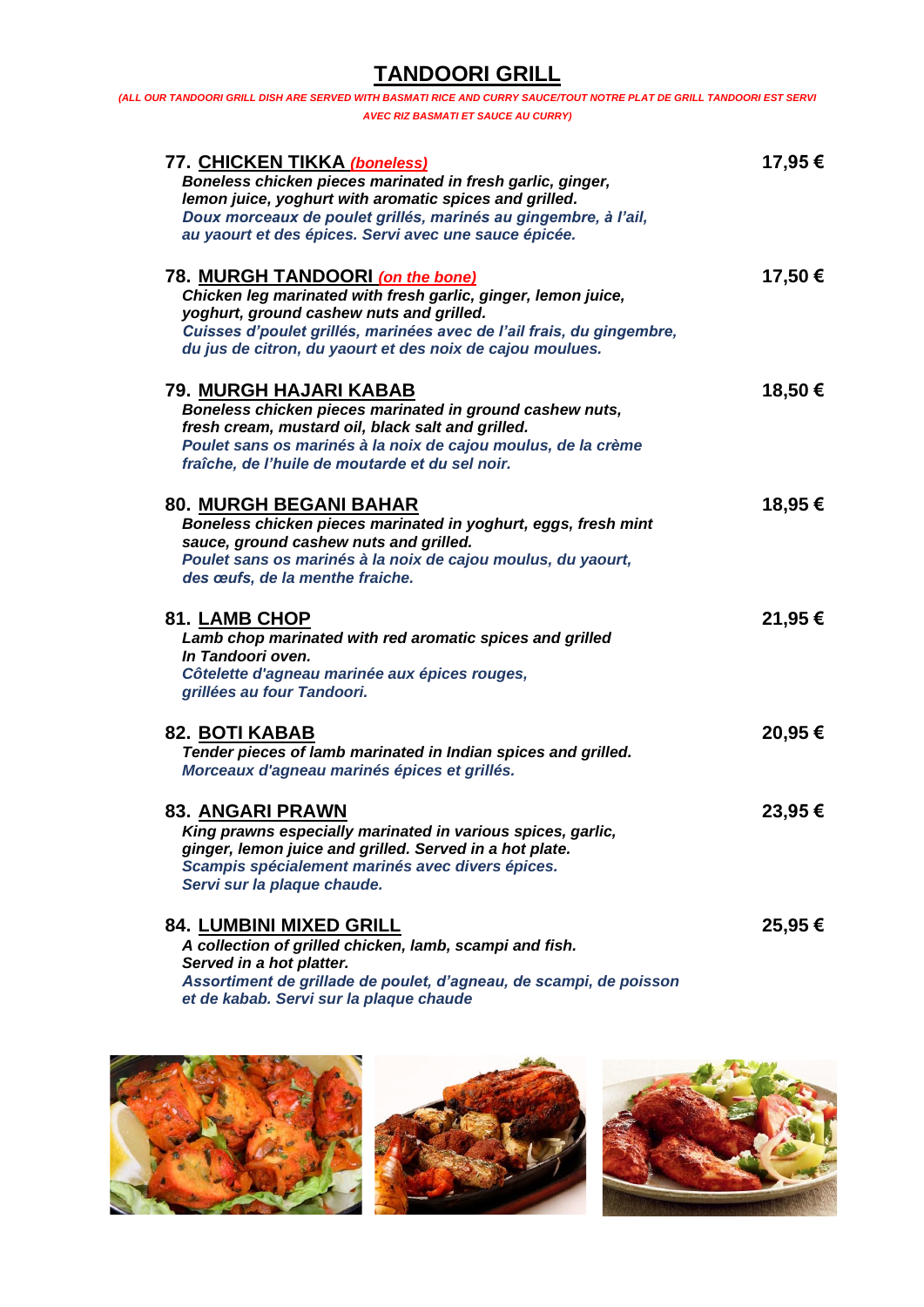#### **BIRYANI RICES/RIZ BIRYANI**

| 85. EGG FRIED RICE<br>Steamed rice stir-fried in a wok with eggs, onions, green<br>peas and soya sauce.<br>Riz cuit à la vapeur qui a été remué dans un wok avec des<br>œufs, oignons, pois verts et sauce au soja.                                                                       | 6,95 €  |
|-------------------------------------------------------------------------------------------------------------------------------------------------------------------------------------------------------------------------------------------------------------------------------------------|---------|
| <b>86. VEGETABLE BIRYANI</b><br>Basmati rice cooked with mixed fresh vegetables and<br>aromatic spices. Served with raita sauce.<br>Riz basmati cuit avec des légumes frais and des epices arome.                                                                                         | 15,95 € |
| 87. JOGI PULAO<br>Basmati rice cooked with fresh mixed vegetable, cashew nuts and<br>fresh fruits in a typical Nepalese style. Served with raita sauce.<br>Riz basmati cuit avec des légumes frais, des noix de cajou et<br>des fruits frais et du safran servi avec une sauce de yaourt. | 15,95€  |
| <b>88. CHICKEN BIRYANI</b><br>Basmati rice cooked with tender pieces of richly spiced chicken<br>and aromatic spices. Served with raita sauce.<br>Riz basmati cuit avec des morceaux de poulet, des légumes<br>frais et des epices arome.                                                 | 16,95€  |
| 89. KASHMIRI MURGH PULAO<br>Basmati rice sauted with pieces of chicken and fresh<br>vegetables in Kashmiri style.<br>Riz Basmati cuit avec des légumes frais, des fruits frais et<br>des morceaux de poulet.                                                                              | 16,95 € |
| 90. JAIPUR GOSHT BIRYANI<br>Basmati rice cooked with tender pieces of richly spiced lamb and<br>aromatic spices. Served with raita sauce.<br>Riz basmati cuit avec des morceaux d'agneau garni et des epices<br>arome et servi avec une sauce de yaourt.                                  | 17,50€  |
| <b>INDIAN BREADS/PAINS INDIENS</b>                                                                                                                                                                                                                                                        |         |
| 91. TANDOORI ROTI<br>Whole wheat flour bread freshly baked in Indian clay oven.<br>Pain complet cuit dans le four Tandoori.                                                                                                                                                               | 3,50€   |
| 92. CHAPATI<br>A round and thin flatbread made of fine flour cooked on a flat<br>skillet over a high heat.<br>Un rond galette de farine fine cuit sur la poêle plate sur une<br>grande chaleur.                                                                                           | 2,95€   |
| 93. PLAIN PARATHA<br>Whole wheat flour bread freshly baked with butter in layer<br>in an Indian clay oven.<br>Pain de farine de blé brun feuilletés, et savoureux, cuit au four tandoori.                                                                                                 | 3,95€   |
| 94. ALOO PARATHA<br>Whole wheat flour bread stuffed with potato filling and freshly baked.<br>Pain de farine de blé farci à la pomme de terre cuit dans le four d'argile.                                                                                                                 | 4,50€   |
| 95. NAAN (PLAIN)<br>Fine Indian wheat flour bread freshly baked in Indian clay oven.                                                                                                                                                                                                      | 3,50€   |

*Pain indien fin, fraîchement cuit dans le four traditionnel d'Inde.*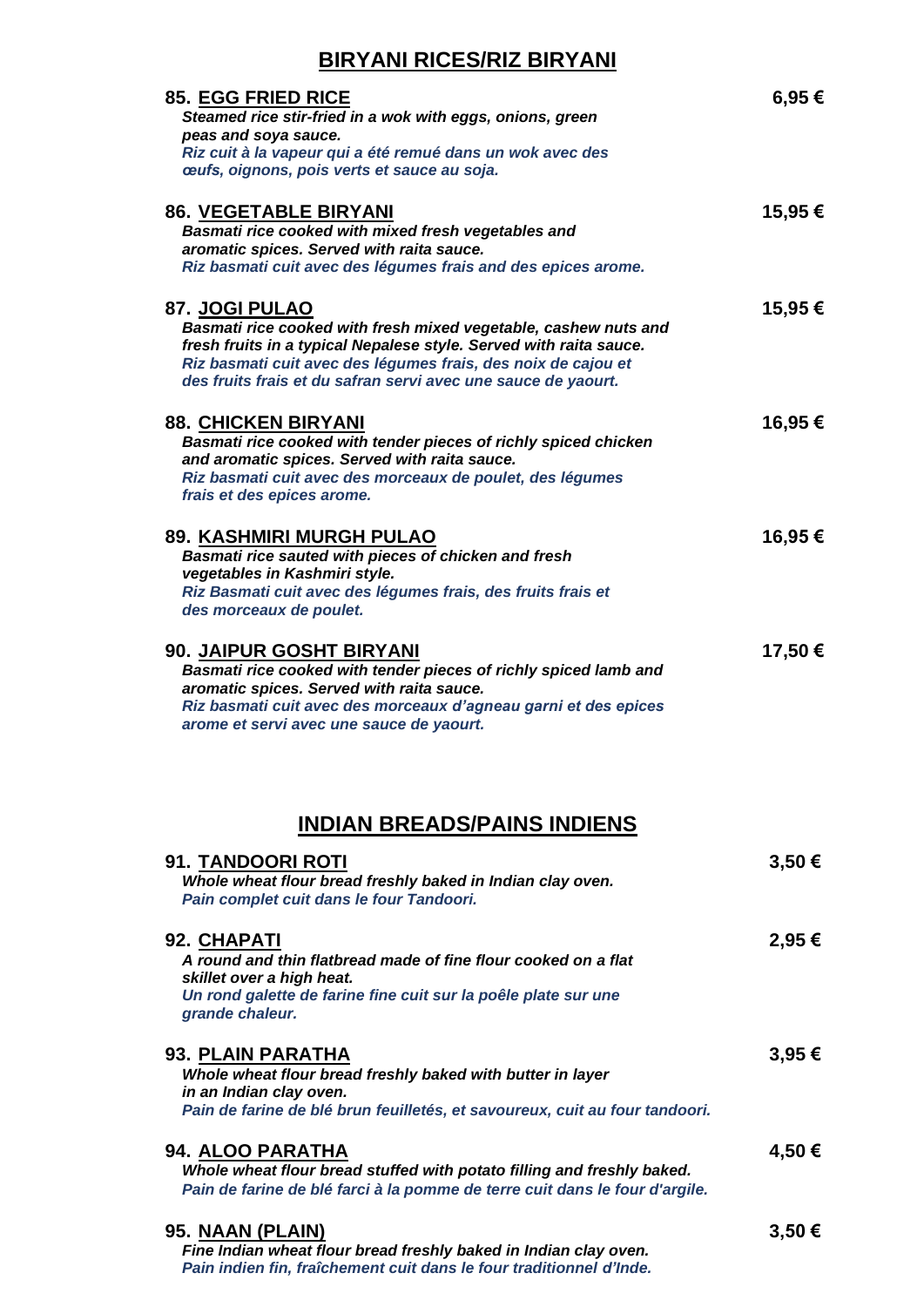| 96. BUTTER NAAN<br>Fine Indian wheat flour bread baked with butter in layer in an<br>Indian clay oven.<br>Pain indien fraîchement cuit avec du beurre dans le four<br>traditionnel d'Inde.                                                                                                     | 3,95€  |
|------------------------------------------------------------------------------------------------------------------------------------------------------------------------------------------------------------------------------------------------------------------------------------------------|--------|
| 97. ONION NAAN<br>Fine Indian wheat flour bread stuffed with onion filling and baked<br>in an Indian clay oven.<br>Pain indien fin cuit avec de l'oignon dans le four traditionnel d'Inde.                                                                                                     | 4,50€  |
| 98. GARLIC NAAN<br>Fine Indian flour bread stuffed with fresh chopped garlic and fresh<br>coriander and baked in an Indian clay oven.<br>Pain indien fin cuit avec du l'ail dans le four traditionnel d'Inde.                                                                                  | 4,50€  |
| 99. MINT AND GARLIC NAAN<br>Wheat flour bread stuffed with chopped fresh mint & garlic<br>and freshly baked in Indian clay oven.<br>Pain indien fin cuit avec du l'ail et de la menthe dans le four<br>traditionnel d'Inde                                                                     | 4,50€  |
| 100. KEEMA NAAN<br>Fine Indian wheat flour bread stuffed with finely spiced minced<br>lamb meat and baked in Indian clay oven.<br>Pain indien fin farci d'agneau haché cuit dans le four traditionnel<br>Tandoori.                                                                             | 4.95€  |
| 101. KHANDANI NAAN<br>Fine Indian wheat flour bread baked with cashew nuts and<br>dry fruits in Indian clay oven.<br>Pain indien fin cuit avec des noix de cajou et des fruits secs<br>dans le four traditionnel d'Inde.                                                                       | 4.95 € |
| <b>102. PANEER KULCHA</b><br>Fine Indian wheat flour bread stuffed with cottage cheese and<br>baked in Indian clay oven.<br>Pain indien avec farine de blé farci fromage fait maison fraichement<br>cuit dans le four tandoori.                                                                | 4,95 € |
| 103. PESHWARI NAAN<br>Fine wheat Indian flour bread baked with desiccated coconut, fine<br>almonds, raisins and sugar in Indian clay oven.<br>Pain indien avec farine de blé farci aux raisins secs, cerise, noix de<br>coco, amandes et noix de cajou cuit fraichement dans le four tandoori. | 4,95 € |
| 104. CHILLI NAAN<br>Fine Indian wheat flour bread with fresh green chilies and coriander<br>leaves freshly baked in clay oven.                                                                                                                                                                 | 4,95 € |

Pain indien avec farine de blé, surmonte avec piment vert hachée et fraîchement cuit *au four d'argile.*